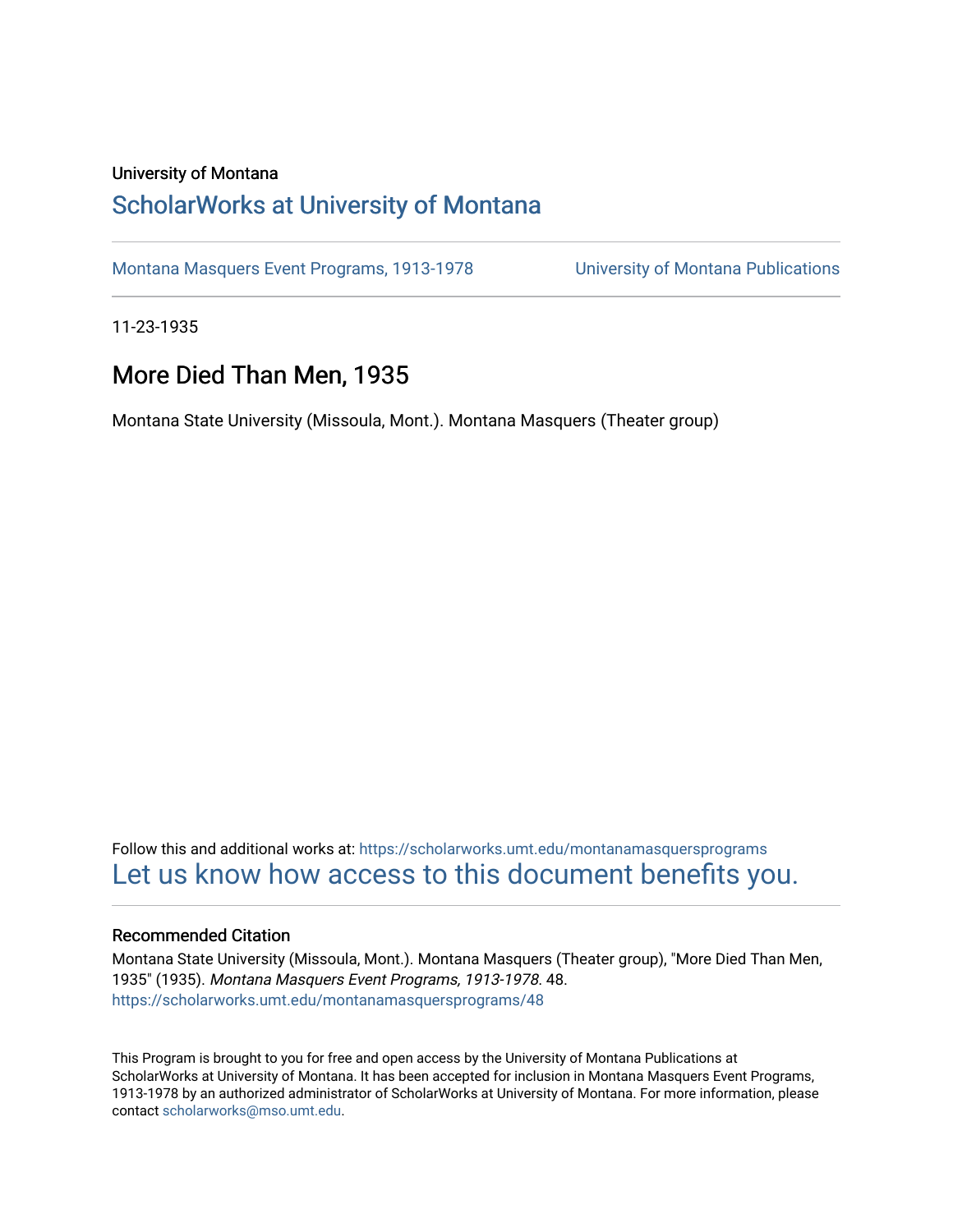Wov. 23, 1935

Programs - Masquers

 $x^2x$  $\tau_{ext}$ 



# THE MONTANA MASQUERS

*Present the First Public Performance of*

# MORE DIED THAN MEN

*A Romantic Drama of Montana History*

## *By* **Paul Treichler**

## The Student Union Theatre *Saturday, November 23*